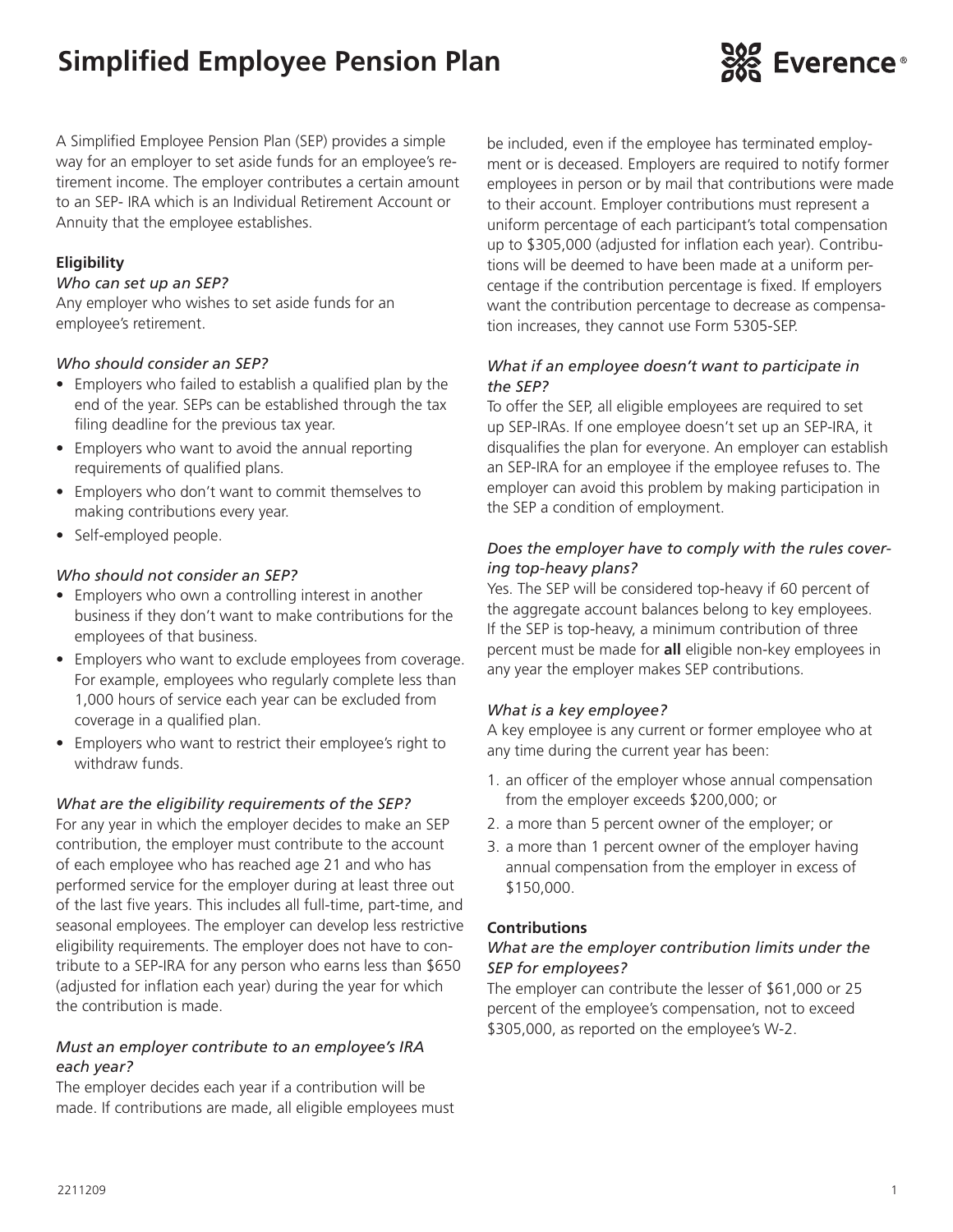# *What are the contribution limits for a self-employed person?*

The contribution limits are the same as for an employee, except the self-employed person must base the SEP contribution on earned income. Earned income is the self-employed's net earnings from self-employment, with respect to a trade or business, reduced by any deductible contributions to the SEP-IRA or any other qualified plan, and the deductible portion of the individual's self-employment tax (if any). Talk with your tax accountant to calculate your maximum contribution.

# *May an employee make regular IRA contributions in addition to the employer contributions?*

Yes. In addition to contributions the employer makes, employees are allowed to contribute to an IRA. However, the deductibility of employee IRA contributions depends on their income in years the employer makes a contribution to an SEP. Your employees may also contribute to a Roth IRA.

# *What happens when the employer contributes too much for an employee?*

If an employer contributes more than 25 percent of an employee's compensation, the excess is treated as if it had been made by the employee to a regular IRA. To the extent that the excess amount plus any other contributions made by the employee exceeds the employee's IRA limitation, the employee will have an excess contribution which will be subject to a 6 percent excise tax. The excise tax can be avoided by withdrawing the excess plus earnings prior to the tax filing deadline.

# *Can employer SEP contributions be made to an existing Everence IRA?*

For reporting purposes, Everence needs to keep regular IRA contributions separate from employer SEP contributions. The only way we can do that is by setting up two IRAs. It is to the employee's advantage to set up separate accounts for regular IRA and SEP-IRA contributions. SEP-IRAs that have only employer contributions may be protected from creditors in the case of bankruptcy, where regular IRAs are not. However, a self-employed person's SEP-IRA does not have that same protection if there are no employees.

# *Can an employer make SEP contributions to the IRA of an eligible employee's spouse?*

No. An employer can only make contributions to an IRA set up by an eligible employee.

# *What is the deadline for making SEP contributions?*

The employer has until the tax filing deadline (plus extensions) to establish and make contributions to employees' SEP-IRAs.

# *How are employer contributions treated for tax purposes?*

Employer contributions are excluded from the employee's gross income for both income and Social Security purposes.

Employers can deduct their contributions to SEP-IRAs. However, the deduction cannot exceed 25 percent of the total compensation paid to all employees covered under the SEP. If the employer contributes more than the allowable deduction, a 10 percent penalty tax will be assessed against the excess unless it is removed by the tax filing deadline.

Please see your tax advisor for more information.

# **General**

### *What are the vesting requirements?*

Employees are 100 percent vested immediately. The employer cannot prohibit withdrawals from the SEP-IRA by the employee, nor can the employer withhold SEP-IRA contributions on the condition that the employee keep a portion of the money in the account.

# *Can an employee roll funds from the SEP-IRA to another IRA?*

Yes. An employee can move funds from one IRA to another at any time. If the employee receives the funds, he or she will have 60 days to reinvest those funds in another IRA. This is called a rollover. The employee is limited to one rollover per 12 month period. The employee can also have funds transferred directly from one trustee to another and there is no limit to the number of transfers an employee can make in one year. The employee should let the trustee know that the funds being rolled over or transferred are from an SEP-IRA.

# *May an employee be covered under SEPs of several different employers?*

Yes. If a person is employed by two different employers, the employee can participate in both SEPs. Contributions from each employer can be based only on the compensation paid to the employee by each employer.

# **How to enroll**

### *How does an employer establish an SEP?*

There are three ways. First, the employer can adopt a master or prototype plan that has been approved by the Internal Revenue Service. Second, the employer can get approval for an individually designed plan. The third and easiest way is to use the attached Form 5305-SEP.